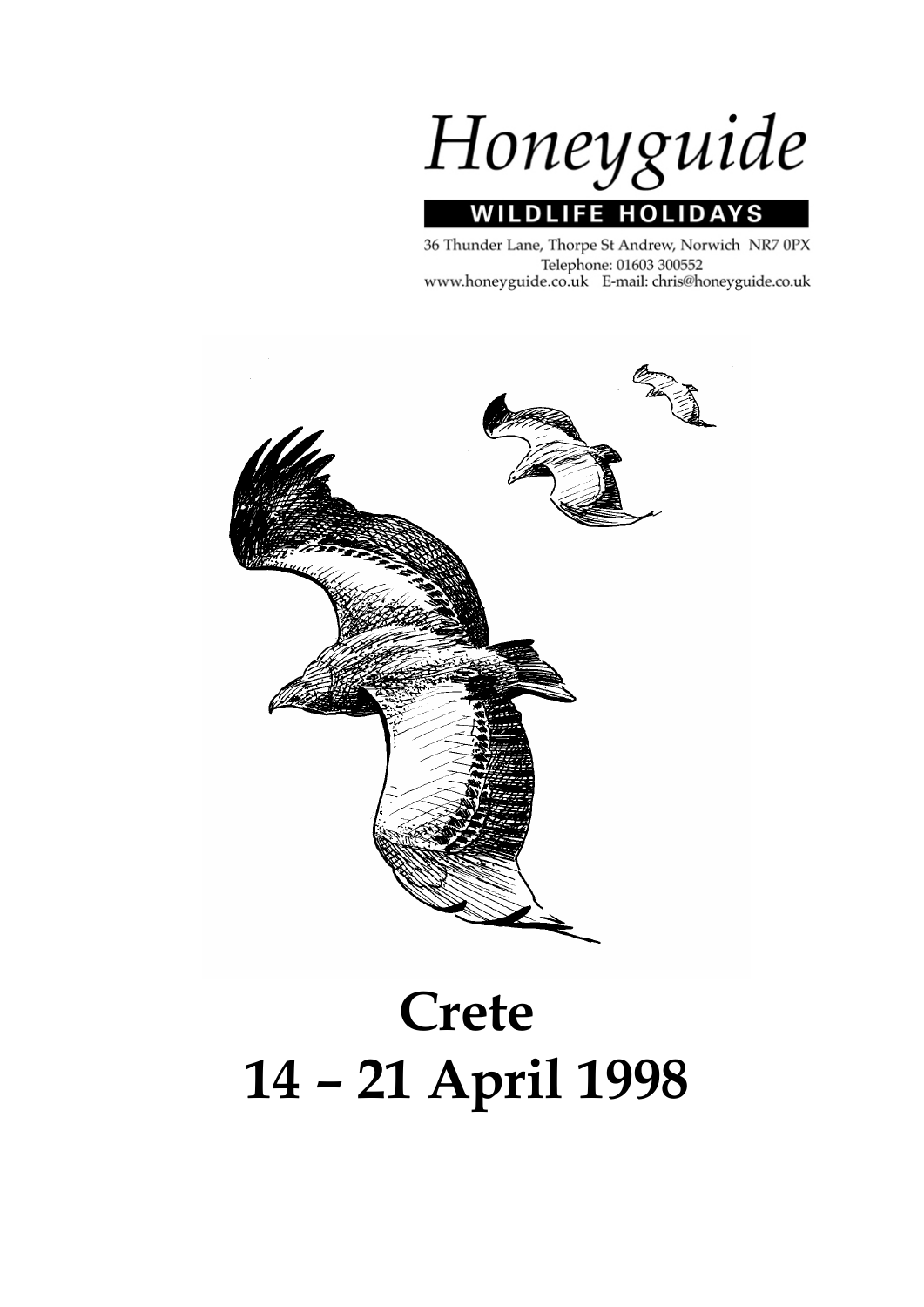# **Crete 14 – 21 April 1998**

The group

Margaret Biggs

Margaret Marris

Robert Lyndon Ethel Lyndon

Winifred Smith Martin Smith

Barbara Mullins Shelagh Hill

Maurice Hutt

Barbara Evans

Judith Dunworth

Bob Sharland Barbara Hare

Report written by Rob Macklin with plant list by Mick Rebane

As with all Honeyguide holidays, £25 of the price of the holiday was put towards a conservation project, in this case for the Hellenic Ornithological Society (HOS), which is based in Athens but whose work covers the whole of Greece and its islands. £370 was sent this year – £25 per person plus £20 from Jane Ellison who booked for the holiday but later had to pull out. This brings Honeyguide's total contributions since the first Honeyguide holiday in Crete in 1995 to £1,345, and to conservation projects in Europe to more than £14,000. A thank-you letter from HOS and information about the lammergeier project work appear at the end of this report (but not this web version).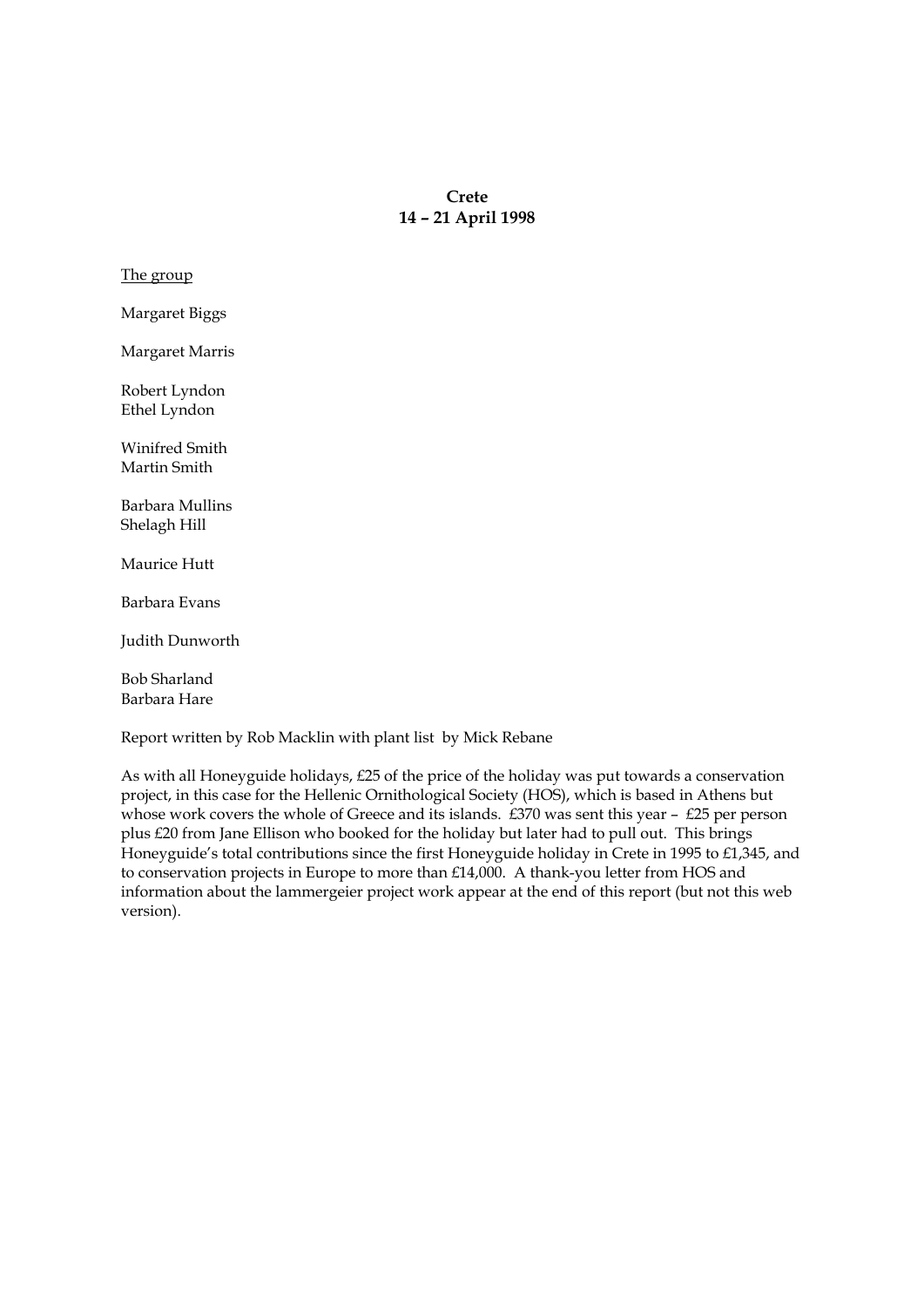# **CRETE 14 - 21 April 1998**

## **Tuesday 14 April - Outward Bound**

An overnight frost had left the south downs covered in white as we approached Gatwick airport before dawn. Our plane was subject to a twenty minute delay but we were soon in the air and anticipating high temperatures in Crete.

Touchdown was a little disappointing with overcast skies and temperatures at 19 Celsius with a light northerly breeze. Our two hour trip on the bus to Plakias gave us the opportunity to admire the wealth of colour in the masses of giant fennel, cistus, crown daisies, Jerusalem sage and hottentot figs on the roadsides and masses of yellow broom on the hillsides. Several griffon vultures, buzzards, ravens and hooded crows were seen from the bus and a kestrel was in the same place as last year, on the wires at Rethymnon! We also had a fleeting glimpse of an alpine swift.

Plakias was overcast, humid and warm with temperatures up into the mid-twenties and Mick Rebane was waiting to greet us in the town square. Our host, George Dimakis, made us all a cup of tea or coffee which was very welcome after our long journey. I carried out a quick recce to the east of the town before supper but things were very quiet with the only migrants being woodchat shrike and swallow. Crested larks, goldfinches and greenfinches were all in song here but there was very little evidence of spring movement.

After an introductory get together in the hotel we went off for the first of our excellent meals in the local tavernas, the first night being at the Sophia taverna.

# **Wednesday 15 April - Plakias and Myrthios**

A dawn chorus from Italian sparrows accompanied us as several of us went for an early morning walk along the beach. A magnificent beech marten was dead on the road at the eastern end of the town; unfortunately this is the usual method of seeing this shy mammal on Crete. Two ravens flew overhead, two pairs of stonechats were in the flower-filled fields and a turtle dove showed itself briefly as it flashed inland. We all had our first excellent views of crested larks here, a swallow came in off the sea and our first butterfly put in an appearance, a painted lady.

After breakfast we took the path from Plakias to the hilltop village of Myrthios. Winifred decided to walk a little way with us and was then escorted back to Plakias by Maurice who felt in need of a brisk walk in catching us up later. Behind Plakias we came across yellow honeywort and salsify in flower plus the eye-catching red asparagus pea. Continual scanning of the air by the birders turned up two ravens and a buzzard before an osprey flew across the sky. Robert then had fleeting views of two hoopoes in the olive groves, several griffon vultures drifted over the tops of the gorge and the raven count rose to six birds. The first swifts of the trip scythed through the air and the first of many Sardinian and Cetti's warblers sang from the undergrowth. The latter's song is so loud and distinct and was to be with us wherever we went on the island.

 Butterflies were plentiful on the walk with 13 species seen including the striking swallowtail, scarce swallowtail and Cretan festoon. One of the whites was identified by Martin as a mountain small white although the many books on offer seemed to differ as to what occurs where. For the purposes of this trip we relied on Martin's book, by Tom Tolman. Another Cretan favourite was seen here, the Egyptian locust or grasshopper, while several huge Carpenter bees buzzed the party. Reptiles made fleeting appearances although Barbara and I were lucky enough to get good views of a Balkan green lizard by the old mill.

The first morning gives everyone a chance to get to grips with new plants and Mick was working overtime to identify everything. Masses of branched broomrape were found, probably parasitising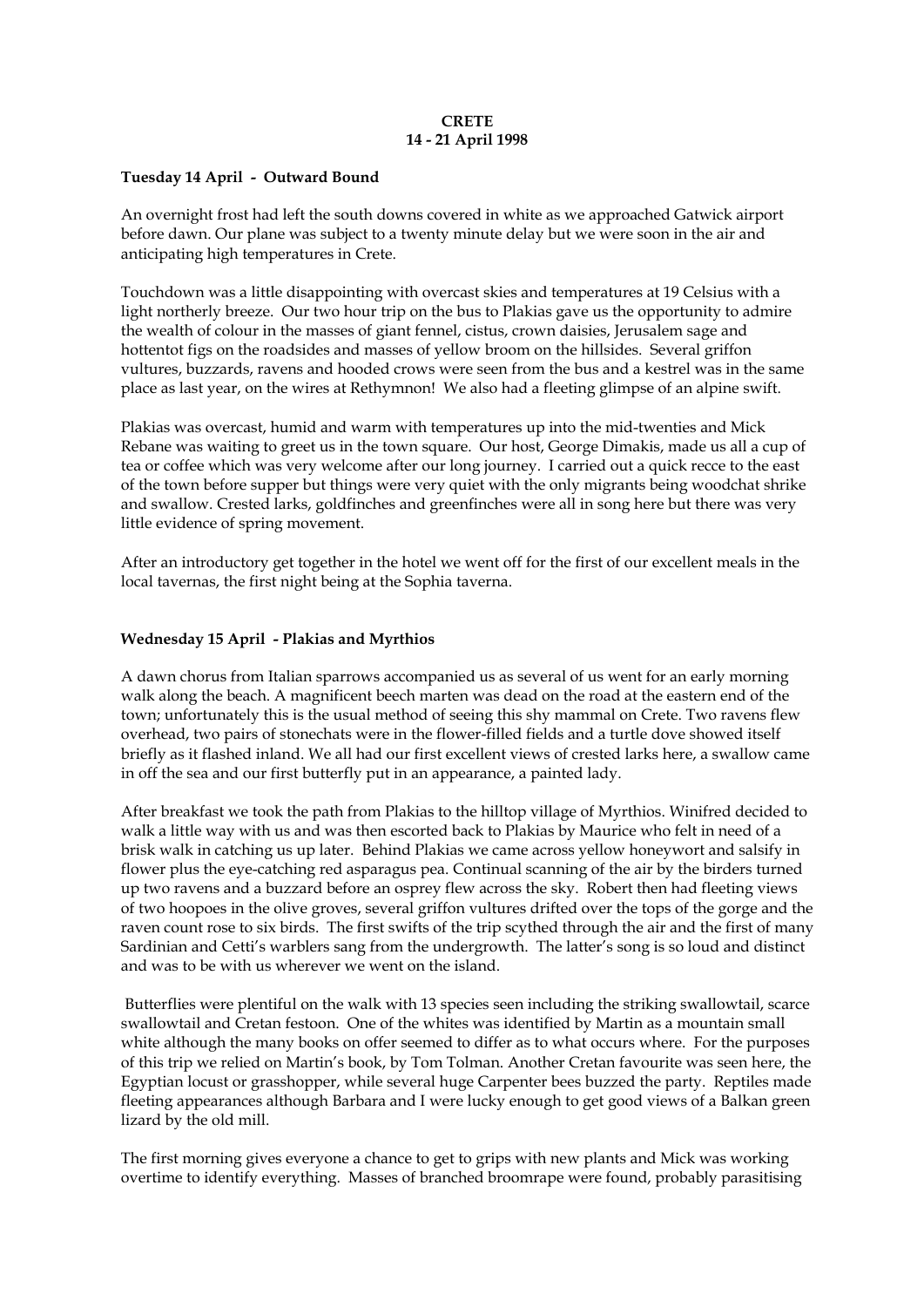Bermuda buttercup which almost smothers everything in its path. A superb three-foot tall specimen of the endemic Cretan wall lettuce was found among the olives, a late spider orchid was in flower below the old mill and two varieties of tongue orchids were so plentiful it was hard to avoid treading on them as we passed by!

After a tiring battle through the undergrowth we finally made it to Myrthios and a well-earned cold beer and lunch. The view from the taverna over the Libyan sea was truly remarkable and made the struggle up the hill seem very worthwhile.

The day had become very hot with temperatures in the mid-eighties and after an uneventful stroll down the hill through the olive groves a few of us walked out onto the west side of town. We immediately saw a flock of birds wheeling around the bay followed by another flock soon after. On closer inspection they turned out to be garganeys on their migration north out of Africa and the flock finally reached 130 birds. They settled on the sea, presumably to rest for the night, for in the morning they were nowhere to be seen! As we walked back to town a small flock of house martins came in off the sea and circled over the steep cliff which was literally covered in large bushes of Cretan ebony. A fluttering, rather worn-out butterfly turned out to be a Lang's short-tailed blue bringing an end to a rather tiring yet exhilarating day.

# **Thursday 16 April - Kourtaliotiko Gorge and Kedros Foothills**

Before heading off inland we stopped for a look at the fields and beach on the edge of town. Waders were represented by three little-ringed plovers and a common sandpiper while a tawny pipit gave us fleeting views. Three whinchats were on the fields and as we were about to depart a black-eared wheatear disappeared into the beach scrub.

Our next stop was at the imposing Kourtaliotiko Gorge where a series of recently cut steps led down to the river below. At least eight griffon vultures and four kestrels soared over the ridges while three crag martins skimmed along the rocks. A pair of blue rock thrushes was singing from the towering crags and gave us fleeting views as did a displaying, male black-eared wheatear. At least five rock doves flashed through the gorge, a chough called from the high tops and a white wagtail was very obliging on the rocks by the tumbling river. Masses of yellow asphodel were in flower here and we also managed to find several specimens of the endemic Cretan cyclamen nestling among the rocks; another endemic found here was hanging mullein. As we climbed back up the steps several house martins were flying through the gorge and an alpine swift made a brief appearance overhead.

Just beyond the gorge we stopped to admire the view across the open fields and to see corn buntings singing from telephone wires; both woodlark and stonechat were also in song here. A nearby field looked promising and the botanists turned up pink butterfly orchid, tongue orchid, Cretan bee-orchid and fan-lipped orchid. Ethel then found a small copper butterfly and Martin's trusty net captured a mallow skipper - quite a selection of species for a quick stop! Lunch was then taken in Spili where swallows were nesting and buzzards, kestrels and ravens circled the town.

The afternoon was spent in the Kedros foothills above Spili at a botanically famous site, particularly for its range of orchids. We were not to be disappointed as the display of a whole host of species was utterly breathtaking, apparently the best show for years! The fields surrounding this area were literally covered by masses of Cretan tulips, Barbary nut and corn marigolds. Robert spotted a very unusual "red-phase" cuckoo in the poplars and corn buntings were singing all over the place. A woodlark in song was finally located high up in the sky and three alpine swifts passed quickly over. A harrier put in a brief appearance before spending up to an hour hunting the local fields; I managed to get very good views of the bird and confirmed it as a female pallid harrier, a tremendous coup! As we were leaving the area I noticed a large shape over the ridge which turned into a lammergeier when I was able to get the bird in the telescope. Unfortunately most of the group had gone back to the bus and only Mick and Martin were able to see the bird.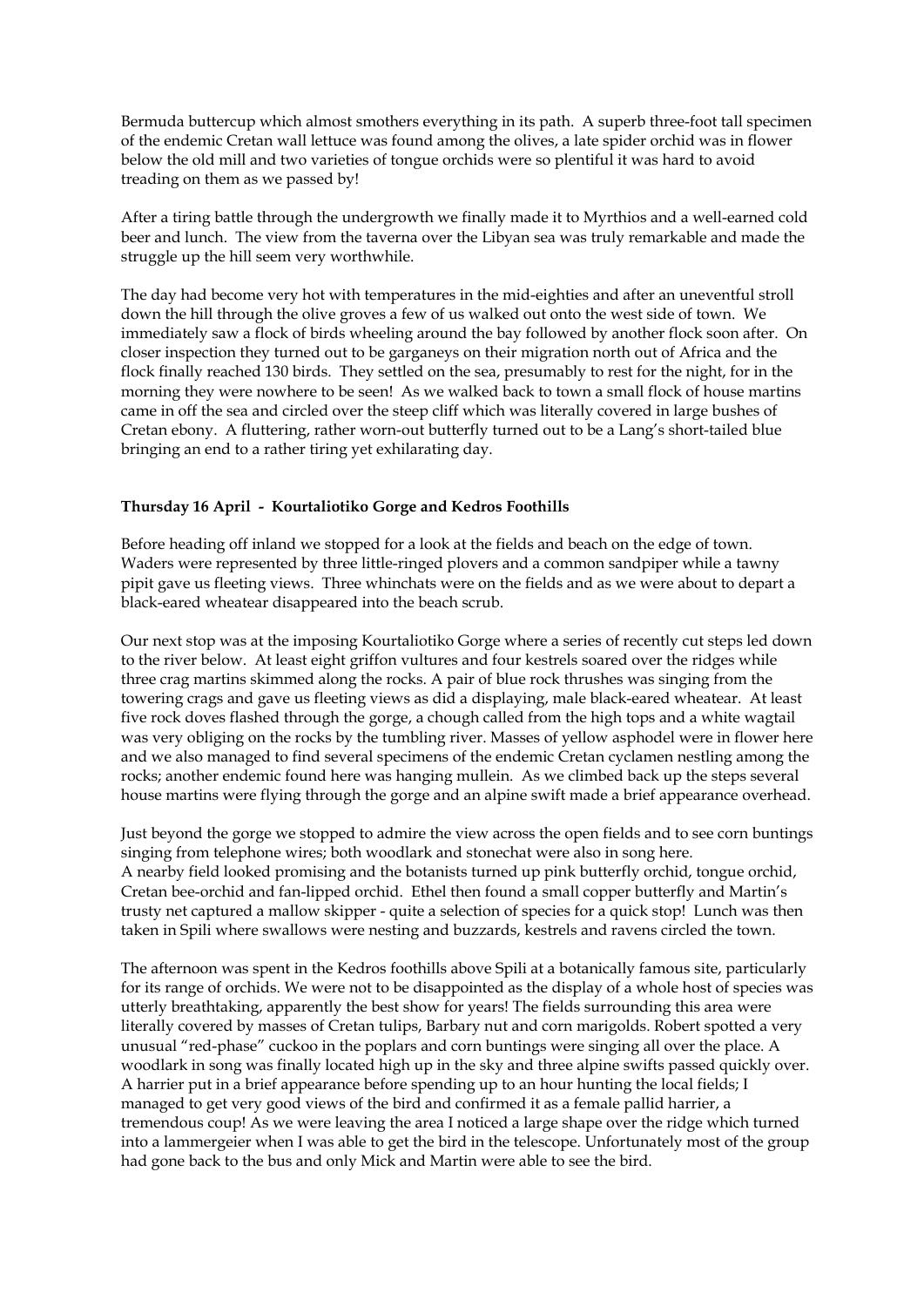As we were driving back towards Spili, Mick stopped to have a look at a singing cirl bunting which hung around long enough to be viewable in the telescope. A cleopatra butterfly fluttered past as we were watching the bird. As we got nearer to Plakias we kept a look out for a dragon arum which we had seen in flower on the way. We located the specimen in question and as cameras were clicking away I scanned the ridge and, unbelievably located another lammergeier drifting from left to right. This time most of the group was able to see the bird even though it was a fair way off. A splendid end to a splendid day!!

# **Friday 17 April - Phaestos and Aghia Triada**

A pre-breakfast walk along the front was fairly productive and began with a marsh harrier flying over the hotel as we left. Two common sandpipers were feeding on the beach where a wood warbler was rather out of context feeding on the sand. Perhaps the best sighting was a squacco heron which was lurking in scrub in the roadside fields. Three kestrels were in the air and several house martins were hawking insects on their long journey north.

After breakfast we were faced with the long journey to Phaestos but the weather was again very

warm and we set off in high spirits. We stopped on the way at the Platis valley above Agia Galini where at least 300 alpine swifts had obviously just arrived from Africa as they wheeled around in the sky - a superb sight! Four buzzards were seen here and a cirl bunting was in full song.

We arrived at Phaestos, after negotiating the street market at Timbaki, to find the ruins closed until the afternoon so resolved to have a quick coffee before walking down to the Minoan summer palace at Aghia Triada. The skies at Phaestos were fairly quiet though four jackdaws were another species for the list. The



walk along the road to Aghia Triada was dominated by masses of Cretan ebony and several orchids including six spikes of mammose orchid, a single giant orchid and a superb eastern tongue orchid. A purple turban buttercup was another good find. Birds were a little thin on the ground here although we managed to find up to six woodchat shrikes and four pied flycatchers among the pines at the summer palace. Ten species of butterflies were located with two new species for the trip, meadow brown and small heath. A brown skipper was almost certainly the Lulworth skipper while the small blue found here turned out to be *Pseudophilotes vicrama* which has no other English name; perhaps we should call it Eastern baton blue? We searched for orchids around the summer palace but found that most had already gone over with only six specimens of monkey orchids left. We then drove back up to Phaestos where we had a late lunch and time for a look around the ruins.

The long drive back was enlivened by eight griffon vultures, two ravens and a pied flycatcher on the northern edge of the Kourtaliotiko gorge.

# **Saturday 18 April - Damnonia and Moni Preveli**

A quick look at the beach after breakfast turned up two little ringed plovers and two common sandpipers plus a wood sandpiper atop a rock in the middle of a field - very odd. Four whinchats were in the field and the squacco heron was again skulking among the undergrowth, still proving difficult to see. Another white wagtail was on the beach, up to 20 alpine swifts were in the air with several swallows and a skylark was singing high up in the air and defying all of our efforts to find it!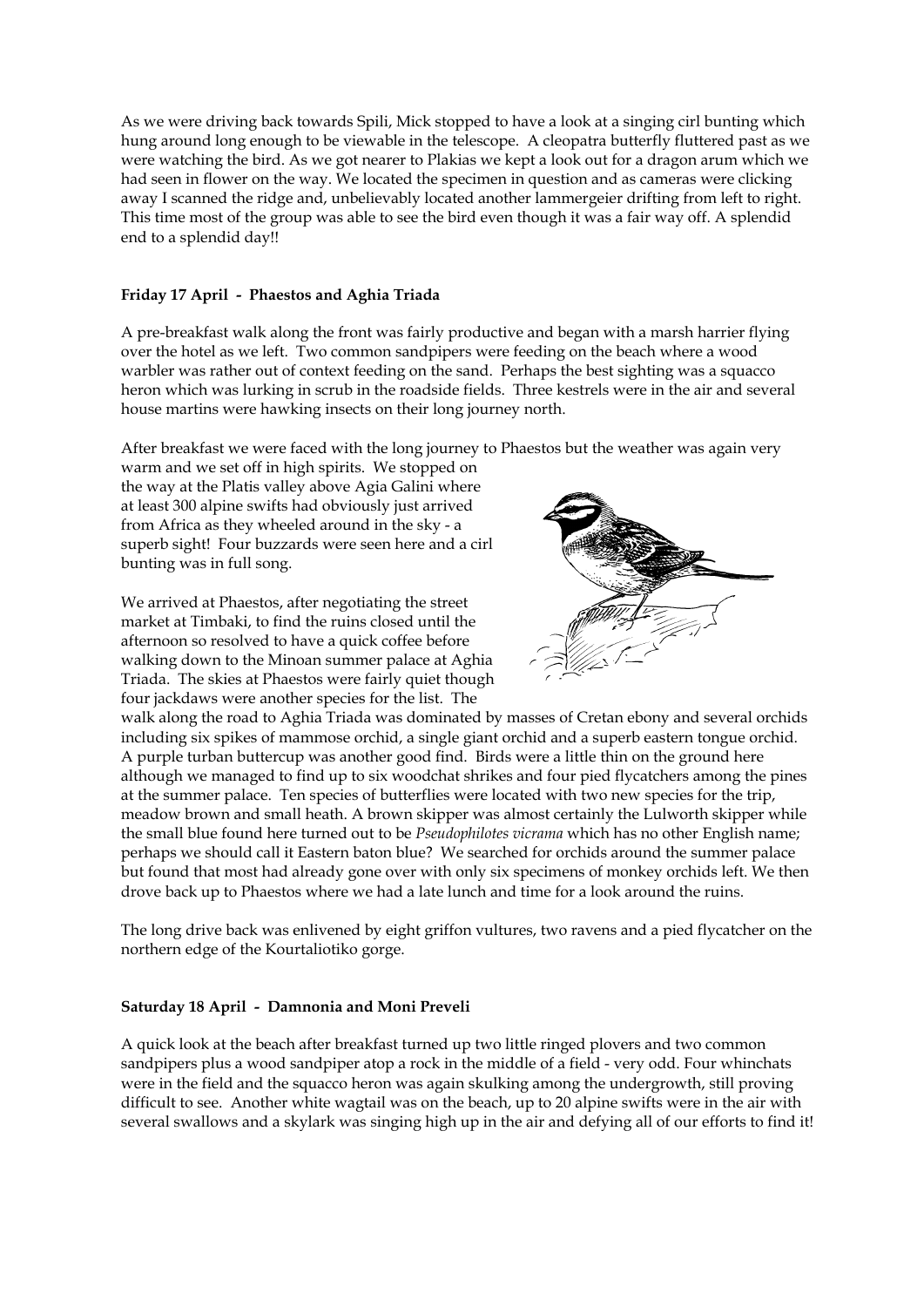Our second stop was at the small beach resort of Damnonia which turned up five crag martins, two singing corn buntings, a raven and a solitary moorhen. This used to be a good area for birds but has largely been ruined by tourist development.

Moving on we made a brief stop at the old monastery of Moni Preveli which was largely uneventful except for two singing woodlarks in the area and Cretan houndstongue in flower. The current monastery at the end of the road has the usual cafe where we took morning coffee as a wood warbler searched for insects in the nearby trees. After coffee we walked down the track below the monastery and found a further two wood warblers in the scrub. Several pied flycatchers were also found in the scrub and a nightingale broke into song. A trickle of water across the path seemed to be attracting migrants and residents alike and we were fortunate enough to have great views of a black-eared wheatear having a wash only yards away! Winifred sat on a rock as we walked a little further on and was rewarded with views of two woodchat shrikes. We then returned to the monastery and searched the slopes unsuccessfully for Ruppell's warblers although we did see a blue rock thrush and two buzzards and ravens engaged in aerial combat! Butterflies in the area included Cretan festoon, eastern baton blue, common blue and brown argus.

With a free afternoon for everyone we dropped some of the group back at Plakias while a few of us took lunch at the regular taverna at Myrthios.

# **Sunday 19 April - Kotsiphos Gorge, Georgioupolis and Lake Kournas**

A pre-breakfast walk along the beach gave us superb views of two squacco herons standing on the wall alongside the road. They soon decided this was the wrong place to be and disappeared into the scrub in the nearby fields. Three common sandpipers and a little ringed plover were on the beach, two whinchats were on the fields but the star of the show was undoubtedly a superb male blackheaded wagtail which showed itself off very well right in front of the group.

As we headed off to the north coast of Crete we made our first stop at the top of the Kotsiphos gorge. Flocks of corvids over the crags were identified as 20 ravens and at least 20 jackdaws, a fairly scarce species on the island. Ten crag martins skimmed through the gorge and appeared to be nesting under the main road bridge while at least two wrens sang incessantly from the gorge slopes. As two kestrels hunted over the crags two pairs of blue rock thrushes were seen giving us excellent views of what can be a difficult species. A mass of yellow flowers growing out of the side of the gorge was identified as tree flax.

Our next stop was for a swift coffee at Georgioupolis before we made the short drive to an area of open water on the River Almyros. There were at least 20 moorhens and five coots here and careful searching gave us at least four little grebes and five garganeys, comprising three males and two females. A female marsh harrier then came into view before dropping into the reeds where she presumably had a nest. Several waders were feeding on the edge of the marsh and were identified as two wood sandpipers, a green sandpiper and a common sandpiper. Up to 20 swifts and two alpine swifts were hawking insects across the area and closer inspection revealed lumps of rock turning into several stripe-necked terrapins.

We then had a look around the marsh and fields at Georgioupolis which boasted a superb field of deep-red poppies and a colourful stand of yellow bartsia. I was particularly pleased to find and identify a loose-flowered orchid but Mick countered by locating a tree pipit which was very obliging in a eucalyptus tree. Birds were a little scarce here although a Montagu's harrier soared high over the nearby ridge and a female blue rock thrush looked a little out of place perched on a telegraph pole.

Our lunch stop was at one of the tavernas overlooking Lake Kournas. The good weather was probably responsible for the absence of wintering black-necked grebes on the lake although a little egret did its best to compensate by staging a couple of fly-byes! The lake itself turned up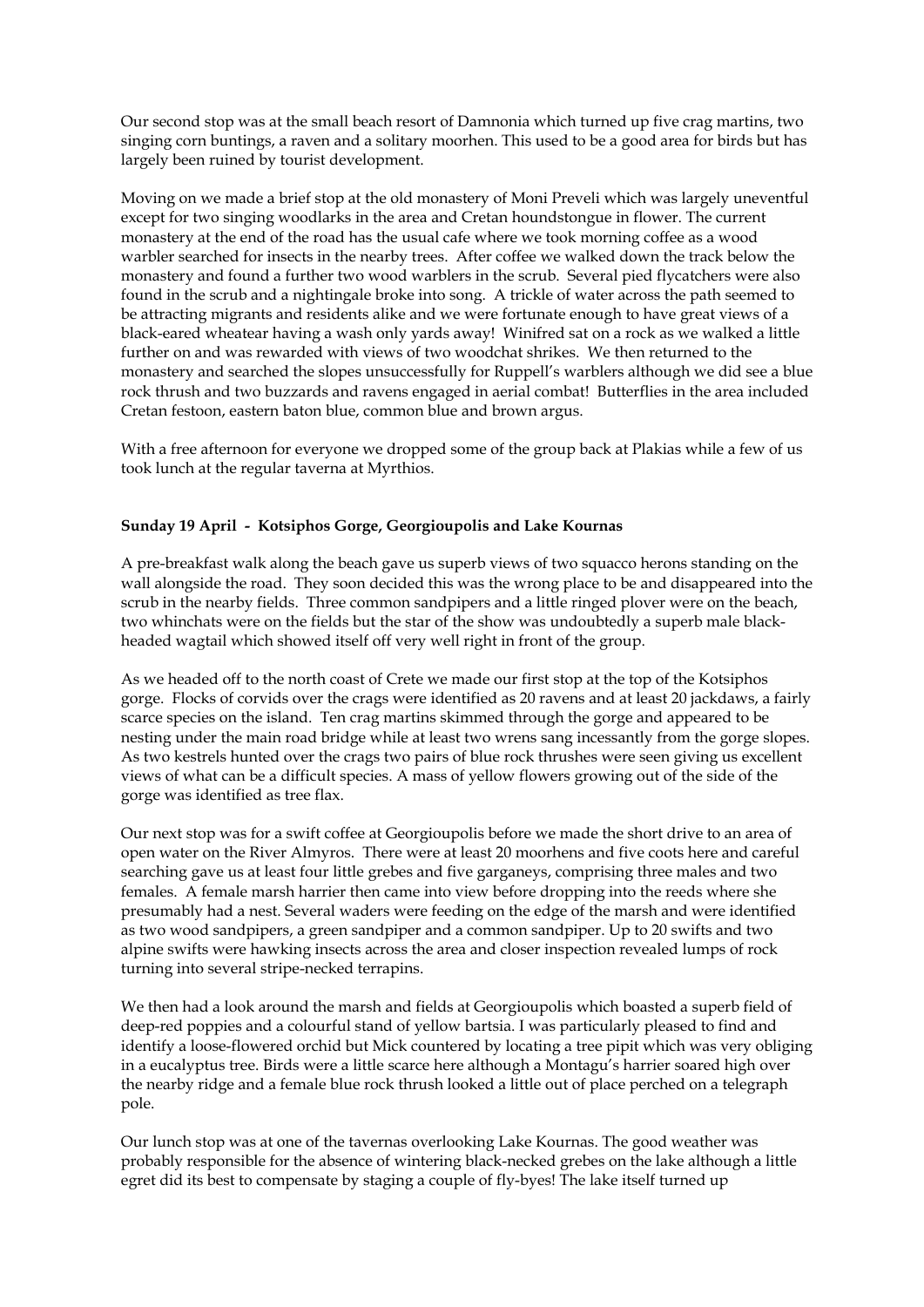approximately 30 coots and two little grebes, a raven called overhead and a woodchat shrike and five whinchats were found in fields on the west end of the lake. Butterflies included clouded yellow, painted lady, wall brown, southern speckled wood and holly blue.

The last stop of the day was at a marshy area on the Petres river which turned up two common sandpipers, at least five ravens and a couple of hooded crows. A Cetti's warbler sang incessantly from the scrub but a large grey warbler singing from the undergrowth was probably an olivaceous warbler although this could not be confirmed. A group vote was not to visit Rethymnon but to head back to Plakias and home!

# **Monday 20 April - Frangocastello and Imbros Gorge**

A pre-breakfast walk rewarded Margaret and Bob with good views of a collared pratincole on the beach, a splendid find. A little ringed plover was also there.

The penultimate day was along the coast road towards Frangocastello and the western gorges. A brief look in the bay at Rodakino gave us brief views of a blue rock thrush plus the ubiquitous buzzard and kestrel. As we continued our journey, our bus was very fortunate to get reasonable views of a Bonelli's eagle which was moving away from us. Woodlarks could also be heard singing from the open skies - much more easily heard than seen.

We had coffee at Frangocastello before exploring the surrounding plain. Many swifts were hawking for insects along the coast but otherwise the area was very quiet. Six brown blobs on the rocks turned out to be migrating whimbrels and two white wagtails were also seen. Robert and Mick were fortunate enough to see two Cory's shearwaters a long way offshore while most of the group were fascinated by a kestrel feeding on a lizard on a fence-post. Butterflies here included both swallowtail and scarce swallowtail plus painted lady.

After lunch in a taverna below the old fort we moved on to the Imbros gorge. We decided to drive to the top of the gorge and look out for soaring raptors. This plan worked really well as we had fabulous views of two Bonelli's eagles soaring over the crags and being constantly mobbed by the local ravens and kestrels.

The long, winding drive home produced a female marsh harrier on the plain at Frangocastello. After a couple of photo stops we parked up at Myrthios to buy olive oil, herbs and local crafts to take back home.

# **Tuesday 21 April - Homeward Bound**

Our final day dawned sunny and very warm yet again. With the flight in late afternoon there was time for a last look around Plakias before the bus departed at 1100 hours. Rubbish burning on the beach meant there were few birds about except for a common sandpiper.

The journey to Heraklion was enlivened by sightings of numerous buzzards and Robert catching sight of two collared doves near Rethymnon. A three-hour wait at the airport gave us ample time for lunch and to see Greek airforce fighter planes taking off and landing. Our plane was pretty much on time and we bade farewell to sun-baked Crete, looking forward to a distinctly cooler landing at Gatwick airport.

A good week in much warmer temperatures than usual for mid-April. Many thanks to the group from Mick and myself for being good company.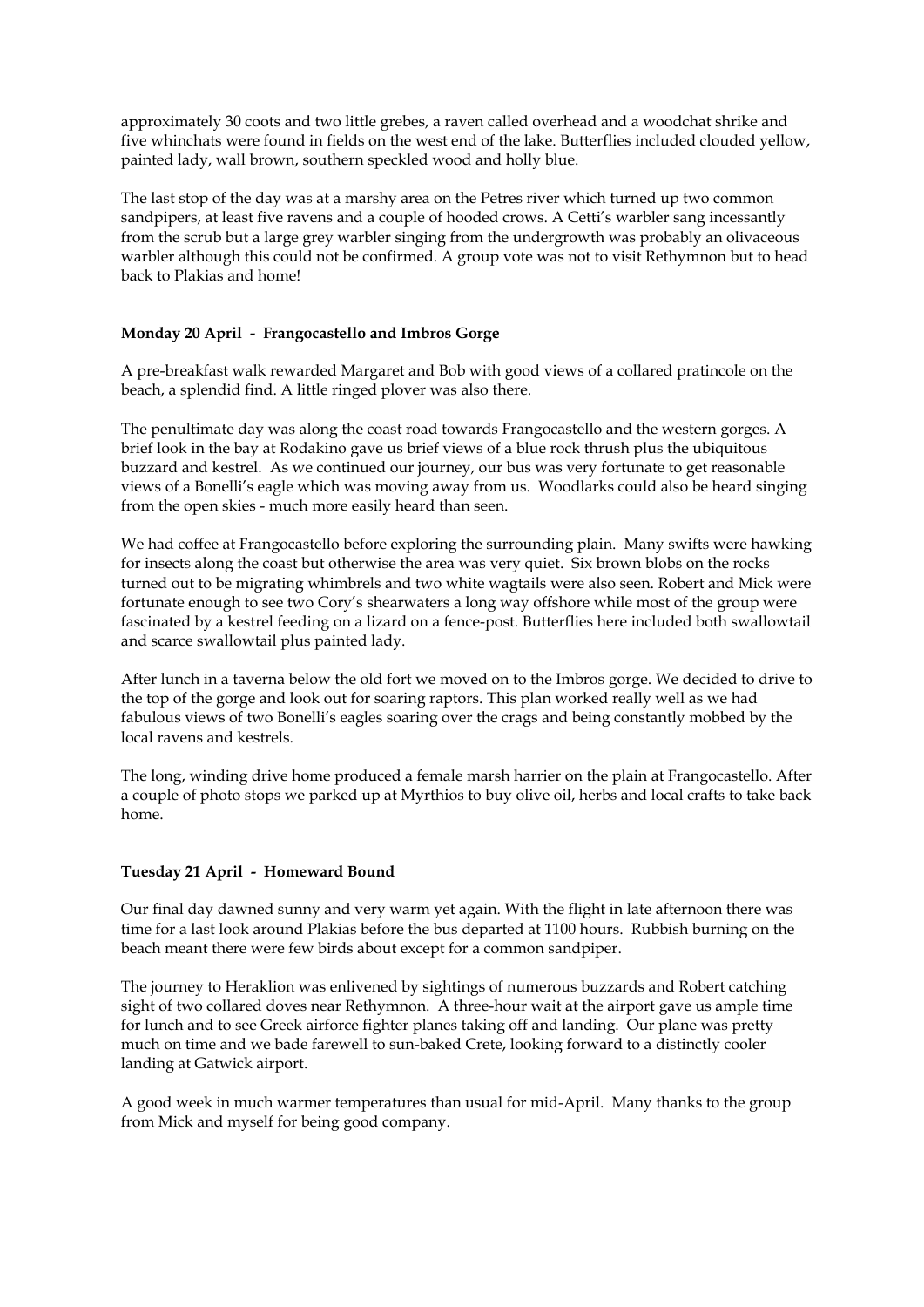# **Bird List**

Little grebe Cory's shearwater Squacco heron Little egret Purple heron Garganey Lammergeier Griffon vulture Marsh harrier Pallid harrier Montagu's harrier Buzzard Bonelli's eagle Osprey Kestrel Moorhen Coot Collared pratincole Little ringed plover Whimbrel Green sandpiper Wood sandpiper Common sandpiper Yellow-legged gull Rock dove Woodpigeon Turtle dove Cuckoo Swift Alpine swift Hoopoe Crested lark Woodlark Skylark Crag martin Swallow House martin Tawny pipit White wagtail **Wren** Nightingale Whinchat Stonechat Wheatear Black-eared wheatear Blue rock thrush Blackbird Cetti's warbler Sardinian warbler Blackcap Wood warbler Pied flycatcher Blue tit Great tit Woodchat shrike Chough Jackdaw Hooded crow Raven **Italian** sparrow Chaffinch Serin Greenfinch Goldfinch Linnet Cirl bunting Corn Bunting

## **69 species**

#### **Butterfly List**

Swallowtail Swallowtail Scarce Swallowtail Cretan Festoon Large White Small White Mountain Small White Bath White Clouded Yellow Eastern Dappled White Cleopatra Pale Clouded Yellow Painted Lady Red Admiral Meadow Brown Cretan Small Heath Speckled Wood Wall Brown Small Copper Lang's Short-tailed Blue Eastern Baton Blue Holly Blue Brown Argus Common Blue Mallow Skipper Lulworth Skipper

Tree pipit Yellow wagtail (*Motacilla f. feldegg*)



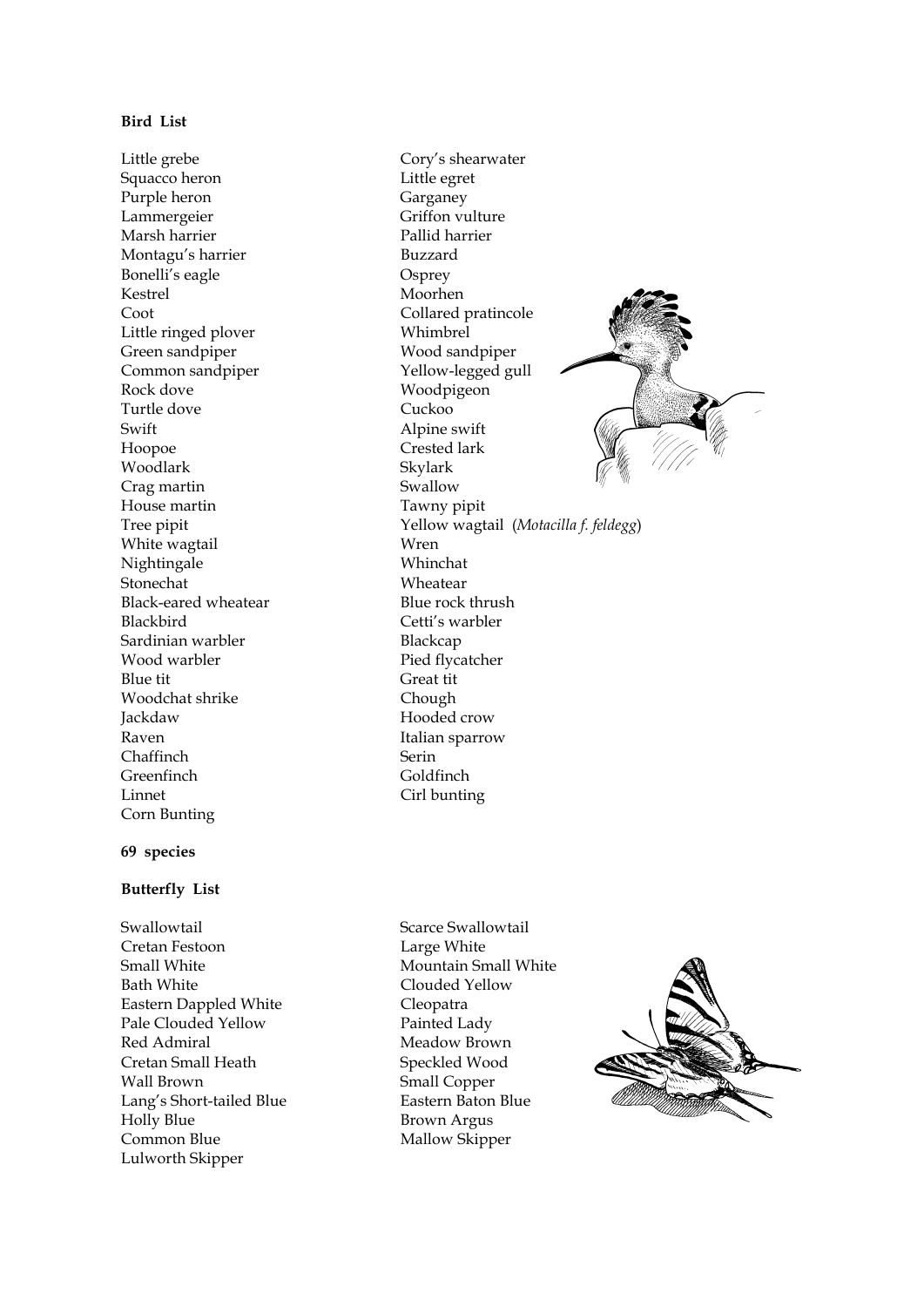**25 species** 

#### **HONEYGUIDE WILDLIFE HOLIDAYS**

# **CRETE 14th - 21st APRIL 1998**

#### **PLANT LIST**

The following list comprises the more obvious plants seen and identified during the week. **Key and nomenclature:** Latin names of plants follows those used in *Flora of the Cretan Area* (Turland et al 1993), any alternative names as used in Mediterranean Wild Flowers (Blamey & Grey-Wilson 1993) follow in brackets.

\* Endemic to Crete

# Introduced and not native to Crete and cultivated or planted species

# **1 PTERIDOPHYTES**

*Aspleniaceae Ceterach officinarum subsp. officinarum* Rusty Back Fern

*Hypolepidaceae Pteridium aqilinum* Bracken

*Selaginellaceae Selaginella denticulata* Mediterranean Selaginella

# **2 SPERMATOPHYTES**

# **i) Gymnosperms**

*Cupressaceae -* **Cypress Family**  *Cupressus sempervirens forma. horizontalis* Cypress *C. sempervirens forma. sempervirens* Funeral Cypress

# **ii) Angiosperms**

#### **a) Dicotyledons**

*Aceraceae -* **Maple Family**  *Acer sempervirens* Cretan Maple

*Aizoaceae -* **Aizoon Family**  *# Carpobrotus edulis var. rubescens* Hottentot Fig

*Anacardiaceae* **- Pistacio Family** *Pistacia lentiscus* Mastic Tree *Pistachia terebinthus* Turpentine Tree

# *Apocynaceae -* **Oleander Family**

*Nerium oleander subsp. oleander* Oleander *Boraginaceae* **- Borage Family**  *Anchusa italica ( A. azurea)* Large Blue Alkanet *Anchusa variegata* Variegated Anchusa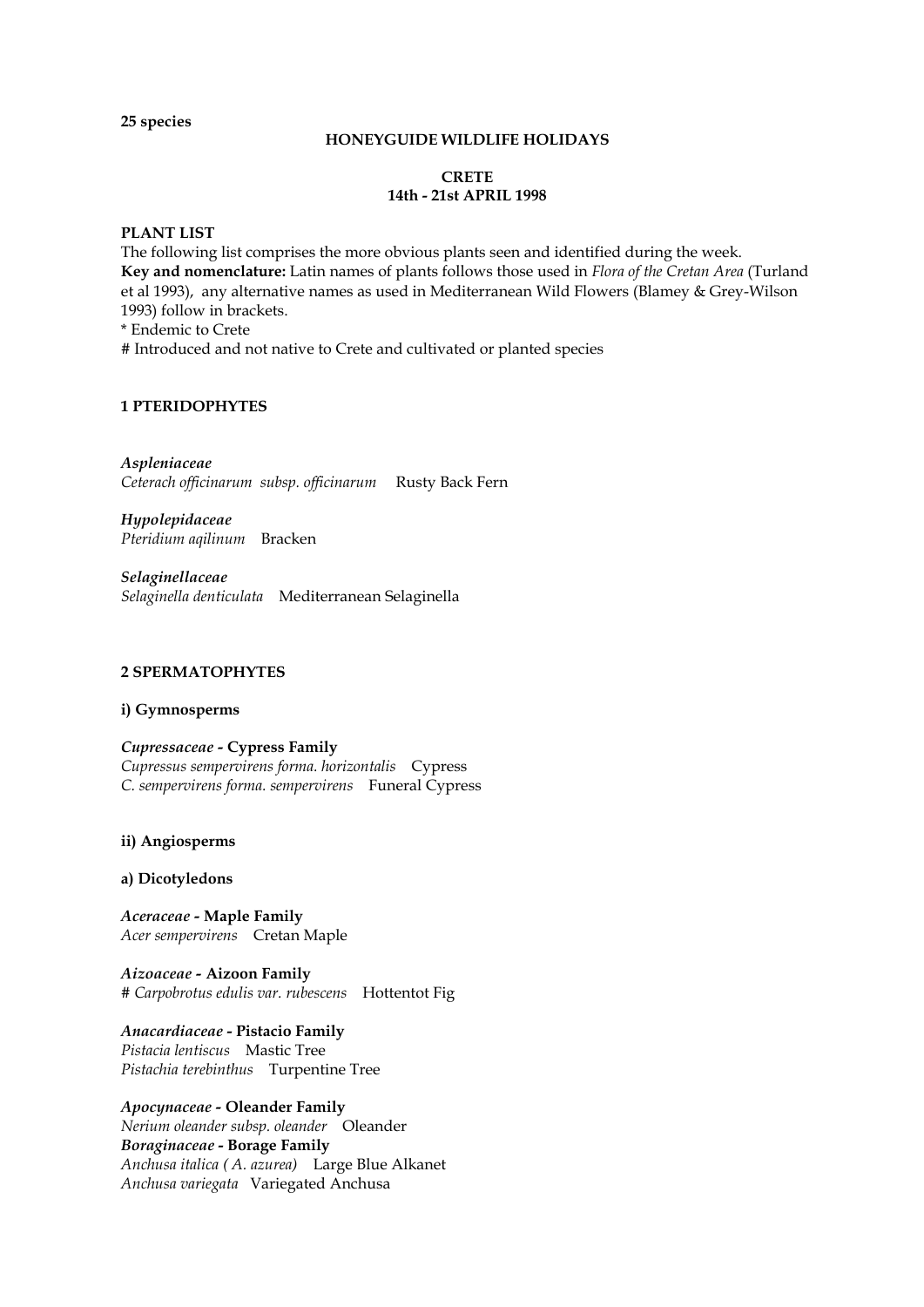*Borago officinalis* Borage *Cerinthe major subsp major* Honeywort *Cynoglossum creticum* Blue Hound's Tongue *Echium angustifolium subsp. angustifolium* Narrow-Leaved Bugloss *Echium italicum subsp. biebersteinii* Pale Bugloss *Echium plantagineum* Purple Viper's Bugloss Onosma erecta Golden Drops *Symphytum creticum (Procopiania cretica)* Procopiania

#### *Cactaceae* **- Cactus Family**

*# Opuntia ficus-barbarica (O. ficus-indica)* Prickly Pear

#### *Campanulaceae* **- Bellflower Family**

*\* Petromarula pinnata* Cretan Wall Lettuce

# *Caprifoliaceae -* **Honeysuckle Family**

*# Sambucus nigra* Elderflower

#### *Caryophyallaceae* **- Pink Family**

*Cerastium scaposum Petrorhagia velutina (Kohlrauschia velutina) Silene behen Silene bellidifolia Silene colorata subsp colorata Silene conica* Sand Catchfly *Silene gallica* Small-flowered Catchfly *Silene vulgaris* Bladder Campion *Spergularia marina* Lesser Sand-spurrey

#### *Chenopodiaceae -* **Fathen Family**

*Beta vulgaris ssp. maritima* Sea Beet

#### *Cistaceae* **- Rockrose Family**

*Cistus creticus* Cretan Cistus *Cistus salvifolius* Sage-Leaved Cistus *Fumana thymifolia* Thyme-Leaved Fumana

# *Compositae* **- Daisy Family**

*Anthemis chia Anthemis rigida subsp. rigida* Rayless Chamomile *Asteriscus spinosa (Pallensis spinosa) Bellis sylvestris* Southern Daisy *Calendula arvensis* Field Marigold *Centaurea idaea* Star Thistle *Chrysanthemum coronarium var.coronarium* Crown Daisy *C. coronarium var. discolor* Crown Daisy *Chrysanthemum segetum* Corn Marigold *Crepis rubra* Pink Hawksbeard *Crupina crupinostrum* Crupina *Dittrichia viscosa subsp. viscosa* Stink Aster *Evax pygameae* A cudweed *Galactites tomentosa* Mediterranean Thistle *Helichrysum barrelieri (H. conglobatum)* Golden Cassidony *Notobasis syrica* Syrian Thistle *Phagnalon graecum (P. rupestre)* Shrubby Cudweed *Ptilostemon chamaepeuce* Shrubby Knapweed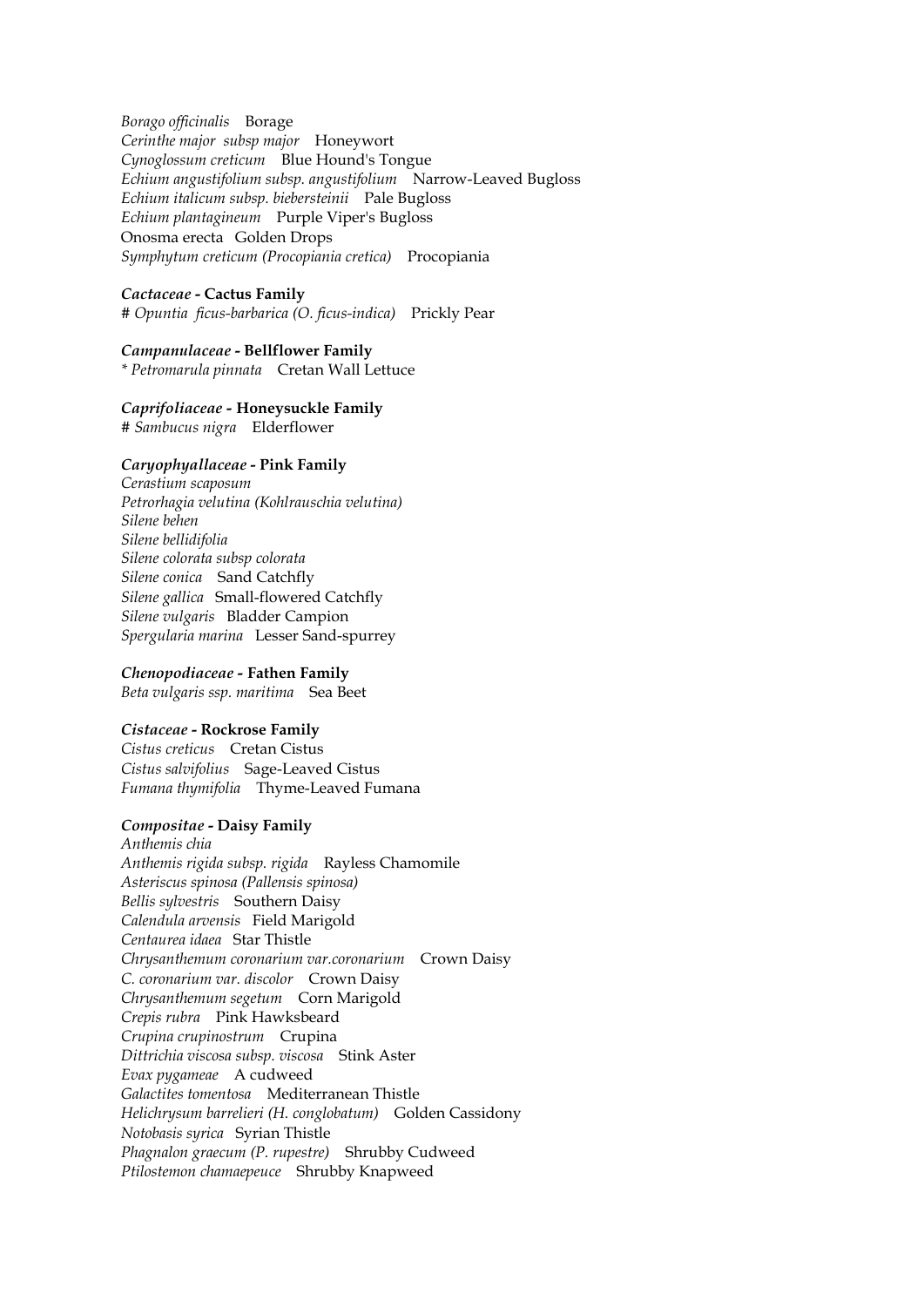*Tragopogon sinuatus (T. porrifolius)* Wild Salsify

#### *Convolvulaceae* **- Bindweed Family**

*Convolvulus althaeoides* Mallow-leaved Bindweed *Cuscuta epithymum* Dodder

#### *Crassulaceae* **- Stonecrop Family** *Umbilicus parviflorus* Small-Flowered Navelwort

#### *Cruciferaceae* **- Cress Family**

*Biscutella didyma* Buckler Mustard *Cakile maritima* Sea Rocket *Eruca sativa* Eruca *Matthiola tricuspidata* Three-Horned Stock *Raphanus raphanastrum subsp raphanastrum* Wild Radish *\*Ricotia cretica* Ricotia

# *Cucurbitaceae -* **Cucumber Family**

*Bryonia cretica subsp. cretica* White Bryony

#### *Dioscoraceae* **- Yam Family**  *Tamus communis* Black Bryony

*Dipsacaceaea* **- Teasel Family** *Knautia integrifolia subsp. mimica* A Scabious

*Ericaceae -* **Heath Family**  *Erica arborea -* Tree Heather

# *Euphorbiaceae* **- Spurge Family**

*Euphorbia acanthothamnos* Greek Spiny Spurge *Euphorbia characias* Mediterranean Spurge *Euphorbia dendroides* Tree Spurge *Euphorbia helioscopia* Sun Spurge *Euphorbia paralias* Sea Spurge *Mercurialis annua* Annual Mercury *# Ricinus communis* Castor Oil Plant

#### *Fagaceae* **- Oak Family**

*Quercus pubescens* Downy Oak

#### *Geraniaceae* **- Geranium Family**  *Geranium dissectum* Cut-leaved Crane's-bill *Geranium rotundifolium* Round-leaved Crane's-bill

# *Guttiferae -* **Hypericum Family**  *Hypericum empetrifolium subsp. empetrifolium* Shrubby St. John's Wort

#### *Labiatae* **- Mint Family**

*Ballota pseudodictamnus subsp. pseudodictamnus* False Dittany *Coriodothymus capitatus (Thymus capitatus)* Shrubby Thyme *Mentha spicata* Spear Mint *Origanum vulgare subsp hirtum* Marjoram *Phlomis fruticosa* Jerusalem Sage *Prasium majus* Spanish Hedge-nettle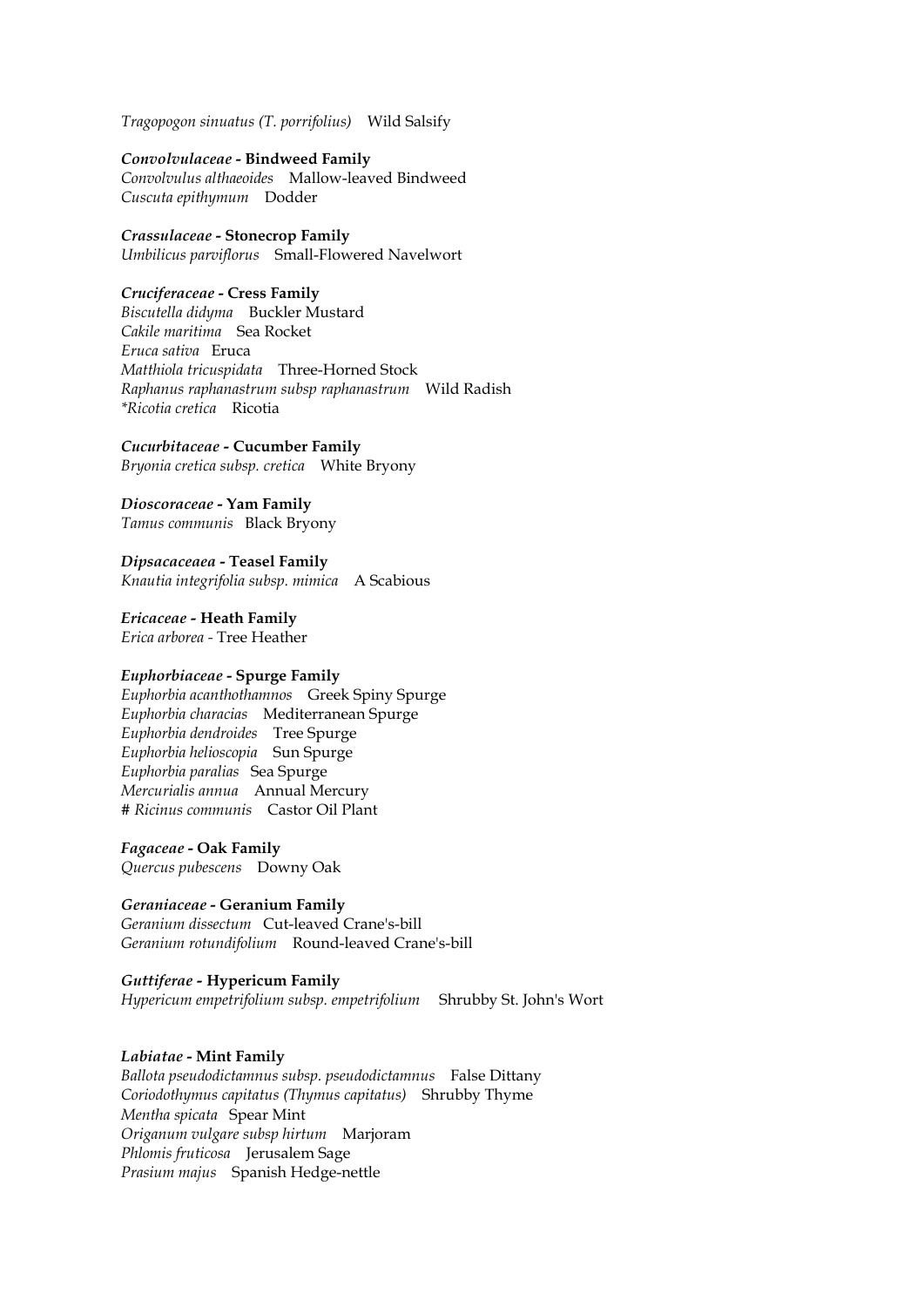*Salvia fruticosa* Three-Leaved Sage *Salvia scalarea* Clary *Salvia viridis* Red-Topped Sage *Satureja nervosa Satureja thymbra* Savory *\* Scutellaria sieberi* A Skullcap

#### *Leguminosae* **- Pea Family**

*# Acacia spp* Mimosa *Anagyris foetida* Bean Trefoil *Anthyllis vulneraria subsp. rubriflora* Red Kidney Vetch *Bituminaria bituminosa (Psoralea bituminosa)* Pitch Trefoil *Calicotome villosa* Hairy Thorny Broom *Ceratonia siliqua* Carob Tree *#Cercis siliquastrum* Judas Tree *\* Ebenus creticus* Shrubby Sainfoin *Lotus edulis* Edible Pea *Lupinus micranthus* Hairy Lupin *Medicago arabica* Spotted Medick *Medicago marina* Sea Medick *Medicago orbicularis* Large Disk Medick *Onobrychis aequidentata* A Cockscomb Sainfoin *Onobrychis caput-gallii* A Cockscomb Sainfoin *Ononis natrix* Large Yellow Rest-harrow *Scorpiurus muricatus* Scorpiurus *Tetragonolobus purpureus* Asparagus Pea *Trifolium pilulare* Ball Cotton Clover *Trifolium stellatum* Star Clover *Trifolium tomentosum* Woolly Trefoil *Trifolium uniflorum* One-Flowered Clover *Tripodion tetraphyllum (Anthyllis tetraphyllum)* Bladder Vetch *Vicia hybrida* Hairy Yellow Vetchling *Vicia lutea* Yellow Pea *Vicia sativa* Fodder Vetch

#### *Linacea -* **Flax Family**

*Linum arboreum* Tree Flax *Linum bienne* Pale Flax

*Lythraceae -* **Loosestrife Family**  *Lythrum junceum* Creeping Loosestrife

#### *Malvaceae* **- Mallow Family**

*Lavatera cretica* Lesser Tree Mallow *Malva cretica* Cretan Mallow *Malva sylvestris* Common Mallow

*Moraceae -* **Fig Family**  *Ficus carica* Fig *# Morus alba* White Mulberry

*Myrtaceae -* **Myrtle Family**  *Myrtus communis subsp communis* Common Myrtle

*Oleaceae* **- Olive Family** *Olea europaea subsp. europaea* Olive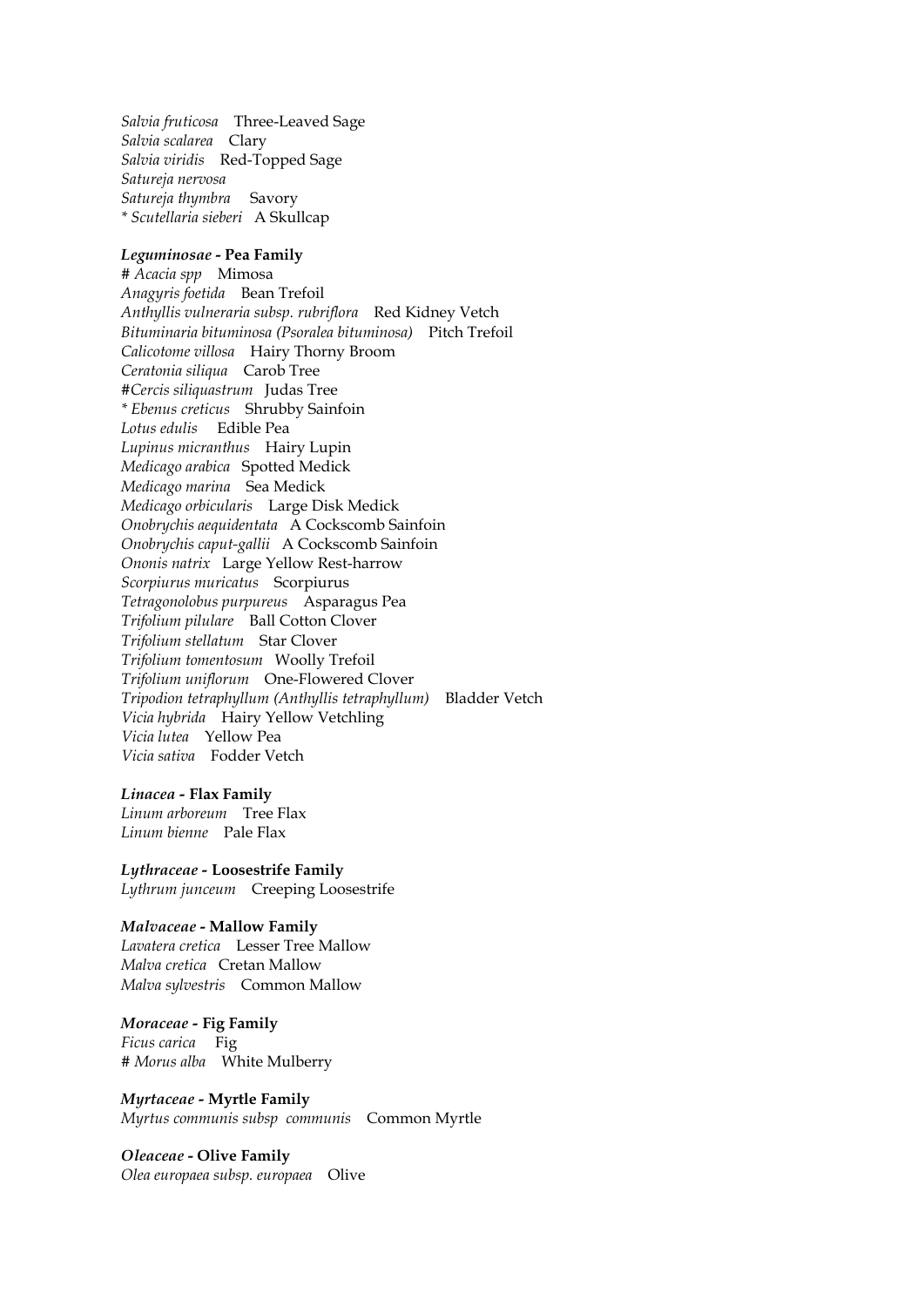#### *Orobanchaceae* **- Broomrape Family**

*Orobanche ramosa* Branched Broomrape *Orobanche crenata* 

*Oxalidaceae* **- Sorrel Family**  *# Oxalis pes-caprae* Bermuda Buttercup

#### *Papaveraceae -* **Poppy Family**

*Glaucium flavum* Yellow-Horned Poppy *Glaucium leiocarpum Papaver rhoeas* Common Poppy

*Plantaginacea* **- Plantain Family** 

*Plantago afra Plantago lanceolata* Ribwort Plantain

*Platanaceae* **- Plane Tree Family** *Platanus orientalis* Oriental Plane

*Polygalaceae* **- Milkwort Family** *Polygala venulosa* Eastern Milkwort

*Polygonaceae -* **Dock Family**  *Rumex bucephalophorus subsp. gallicus* Red Dock

# *Primulaceae* **- Primrose Family**

*Anagallis arvensis* Scarlet Pimpernel (Scarlet and blue forms) *\*Cyclamen creticum* Cretan Cyclamen

#### *Ranunculaceae* **- Buttercup Family**

*Adonis microcarpa subsp cretica* Yellow Pheasant's-Eye *Anemone coronaria* Crown Anemone *Anemone hortensis ssp. heldreichii Nigella damascena* Love-in-a-Mist *Ranunculus asiaticus* Turban Buttercup *Ranunculus scleratus* Celery-leaved Crowfoot

# *Resedaceae* **- Mignonette Family**

*Reseda lutea* Wild Mignonette

# *Rosaceae* **- Rose Family**

*Prunus dulcis -* Almond *Pyrus amygdaliformis* Almond-leaved Pear *Rubus sanctus* Bramble *Sanguisorba minor subsp. verrucosa* Mediterranean Salad Burnet *Sarcopterium spinosum* Thorny Burnet

*Rubiaceae -* **Bedstraw Family** 

*Crucianella sp.* 

*Rutaceae -* **Rue Family**  *# Citrus limon* Lemon *# Citrus sinensis* Orange *Ruta chalepensis subsp chalepensis* Fringed Rue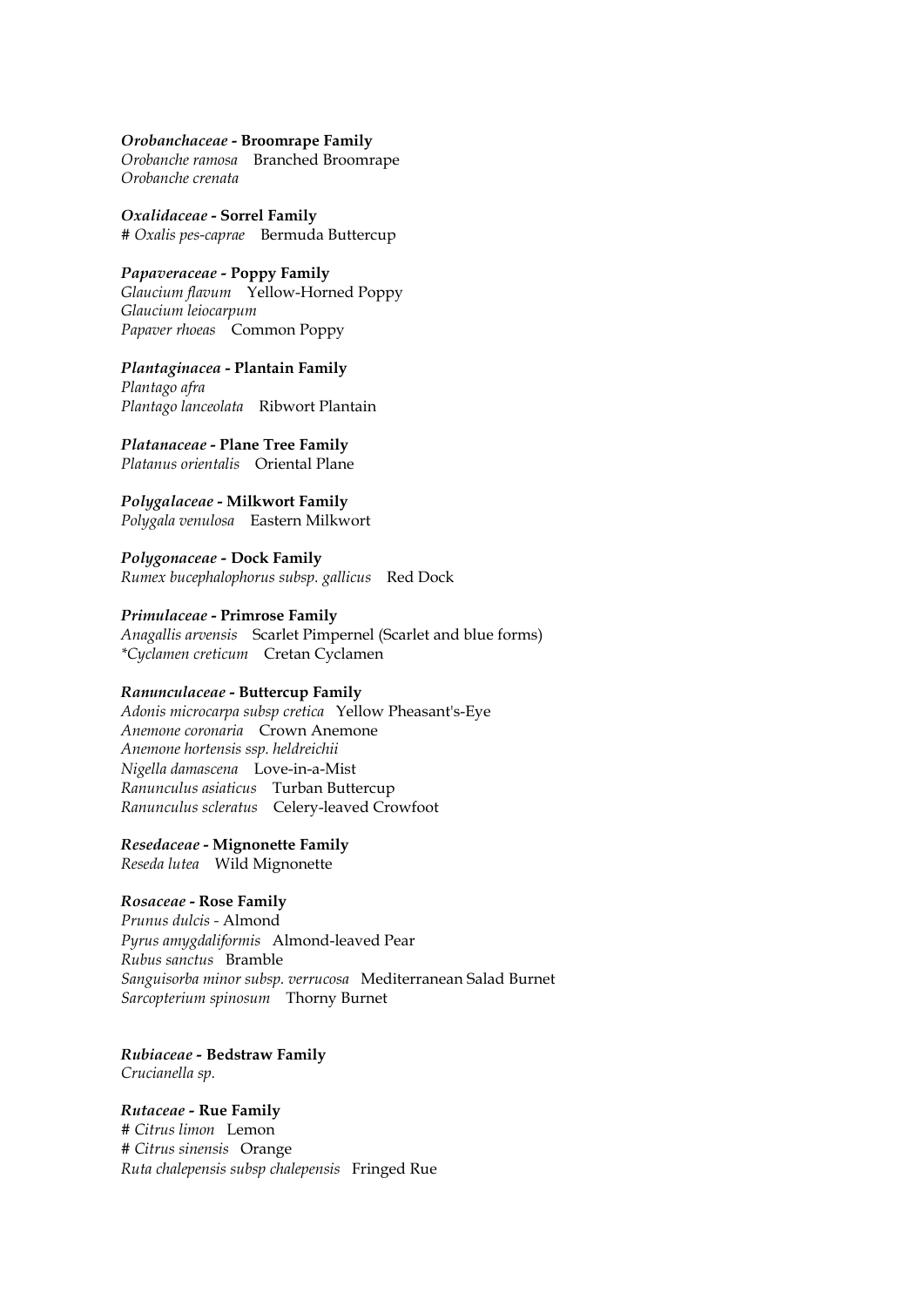#### *Santalaceae -* **Sandalwood Family**

*Osyris alba* Osyris

# *Scrophulariaceae* **- Figwort Family**

*Bellardia trixago* Bellardia *Linaria chalapensis Linaria pelisseriana* Jersey Toadflax *Misopates orontium* Lesser Snapdragon *Parentucellia latifolia Parentucellia viscosa* Yellow Bartsia *Scrophularia lucida* Shining Figwort *Scrophularia peregrina* Nettle-leaved Toadflax *\* Verbascum arcturus* Hanging Mullein *Verbascum sinuatum Veronica sp.*

#### *Solanaceae* **- Potato Family**

*Withania somnifera* Withania *Hyoscyamus albus* White Henbane

#### *Styracaceae* **- Storax Family**

*Styrax officinalis* Storax

*Tamaricaceae* **- Tamarix Family** *Tamarix smyrnensis* Tamarisk

#### *Thymelaeaceae* **- Daphne Family**

*Daphne sericea Thymelaea hirsuta* Thymelea

#### *Ulmaceae -* **Elm Family**

*Ulmus canescens* Mediterranean Elm

#### *Umbelliferae* **- Carrot Family**

*Apium nodiflorum* Fools Water-cress *Bupleurum gracile* A Thorow Wax *Daucus carota* Wild Carrot *Eryngium maritimum* Sea Holly *Ferula communis subsp. communis* Giant Fennel *Foeniculum vulgare* Fennel *Oenanthe pimpinelloides* Corky-Fruited Water Dropwort *Tordylium apulum* Mediterranean Hartwort *Torilis arvensis* Spreading Hedge-parsley *Torilis nodosa* Knotted Hedge-parsley

#### *Urticaceae -* **Nettle Family**

*Parietaria judaica* Pellitory of the Wall *Urtica membranacea* Membranous Nettle *Urtica pilulifera* Roman Nettle

# *Valerianaceae* **- Valerian Family**

*\*Valeriana asarifolia* Cretan Valerian *Valerianella discoidea* A Corn Salad

#### *Verbenaceae* **- Verbena Family**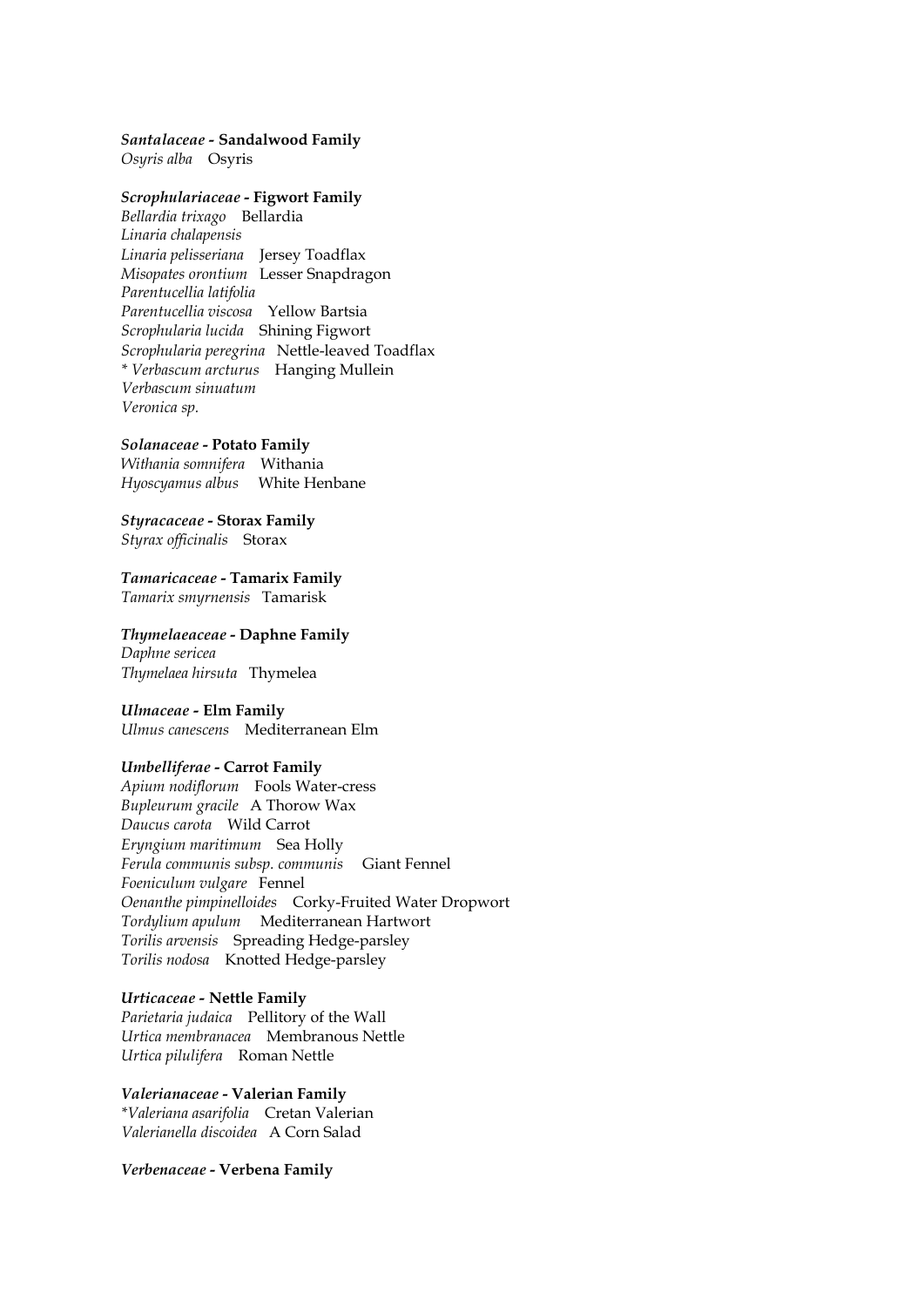*Vitex agnus-castus* Chaste Tree

*Vitaceae* **- Vine Family** *Vitus vinifera subsp. vinifera* Grape Vine

#### **b) Monocotyledons**

*Agavaceae* **- Agave Family** *# Agave americana* Century Plant

*Amaryllidaceae -* **Daffodil Family**  *Narcissus tazetta* Rose of Sharon ( in fruit only) *Pancratium maritimum* Sea Daffodil (leaves only)

# *Araceae* **- Arum Family**

*Arum concinnatum Arum creticum* Cretan Arum *Dranunculus vulgaris* Common Dragon Arum

#### *Graminaceae* **- Grass Family**

*Arundo donax* Giant Reed *Briza maxima* Giant Quaking Grass *Lagurus ovatus* Hare's-tail *Phragmites australis* Reed

#### *Iridaceae* **- Iris Family**

*Gladiolus italicus* Field Gladiolus *Gynandriris sisyrinchium* Barbary Nut *Hermodactylus tuberosus* Widow Iris *# Iris albicans* White Flag Iris *\* Iris unguicularis ssp. cretensis* Cretan Iris

#### *Liliaceae* **- Lily Family**

*Allium commutatum* Wild Leek *Asphodeline lutea* Yellow Asphodel *Asphodelus aestivus* Common Asphodel *Drimia maritima (Urginea maritima)* Sea Squill *Gagea graeca Muscari comosum* Tassle Hyacinth *Ornithogalum exscapum* A Star of Bethlehem *Ornithogalum narbonense* A Star of Bethlehem *Smilax aspersa* Common Smilax *\* Tulipa cretica* Cretan Tulip *\*Tulipa doerfleri (T. orphanidea)* Orange Wild Tulip *Tulipa sylvestris* Wild Tulip

#### *Orchidaceae* **- Orchid Family**

*Aceras anthropophorum* Man Orchid *Anacamptis pyramidalis* Pyramidal Orchid *Barlia robertiana* Giant Orchid *Ophrys bombyliflora* Bumble Bee Orchid *Ophrys doerfleri (O. cretica)* Cretan Bee Orchid *Ophrys fusca* Sombre Bee Orchid *Ophrys heldreichii (O. scolopax ssp. heldreichii)* Marengo Orchid *Ophrys holoserica subsp. holoserica (O.fuciflora subsp. fuciflora)* Late Spider Orchid